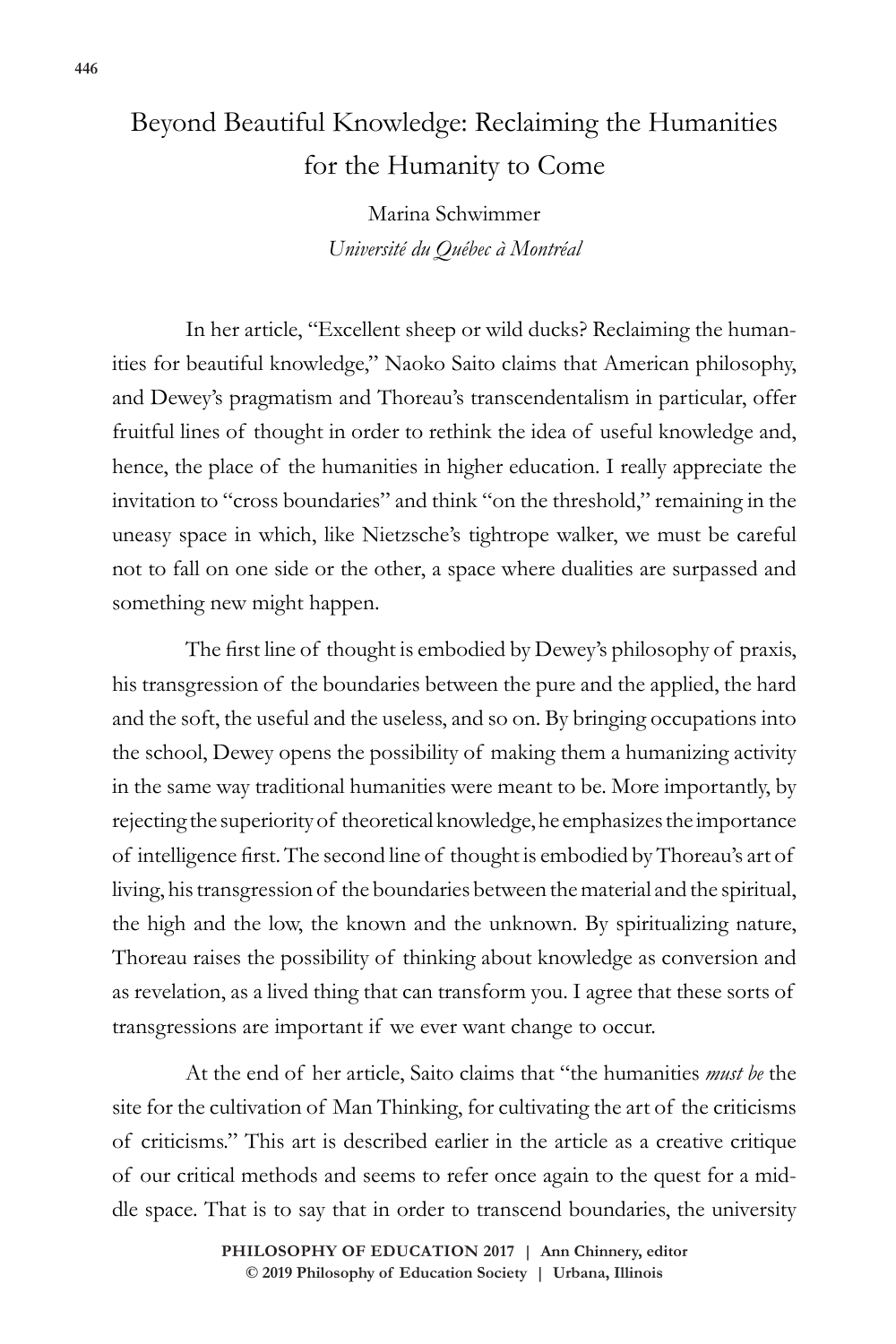should encourage the interpenetration of liberal learning and daily occupations, humanities and science, productive and non-productive activities. Hence, the idea seems to be to preserve the project of the humanities but to transcend its attachment to the enlightenment by transgressing rationalist and instrumental tendencies and opening a space where a multiplicity of languages (such as the language of science, of art, of literature, of labor, etc.) may meet, interact, and form the person. It is through this type of formation that dualities, and critiques, may be surpassed.

I would like to reflect on this idea of the university as a place "for the criticism of criticism." In the current neoliberal context, where criticism is often only a mean(s) to enhance innovation and productivity,<sup>1</sup> I welcome this call. However, I still wonder to what extent the conception of *Man thinking* and the *criticism of criticisms* as untamed and wild thinking is able to function "without subjugating itself to the global economy," as Saito suggests. Can this type of thinking, located on the boundaries of multiple languages, really be used to resist the current force of neoliberalism? What kind of Thought is required to resist it effectively?

The activity that best exemplifies what happens on the boundaries of languages is translation. Students should not be subjected to only one type of language, because this is what limits, constrains, tames thinking. The natural exposure to multiple languages should contribute to humanization in a higher, richer, less constrained way than traditional humanism has tended to. I am sympathetic to this. However, I would like to offer another line of thought as well.

Derrida's work on the place of the humanities in the university might help further the discussion. In his talk entitled "L'université sans condition" ("The university without condition"2 ), Derrida claims that the role of the university, in its universal dimension, is to deconstruct the social semantics ideologically inscribed in our history. Deconstruction should be the university's first responsibility because it provides tools of resistance and subversion that may help students acknowledge and resist the colonization of certain kinds of languages, hegemonic ones, in the first place. It is important to specify that engaging in this kind of thinking, namely deconstruction, does not only entail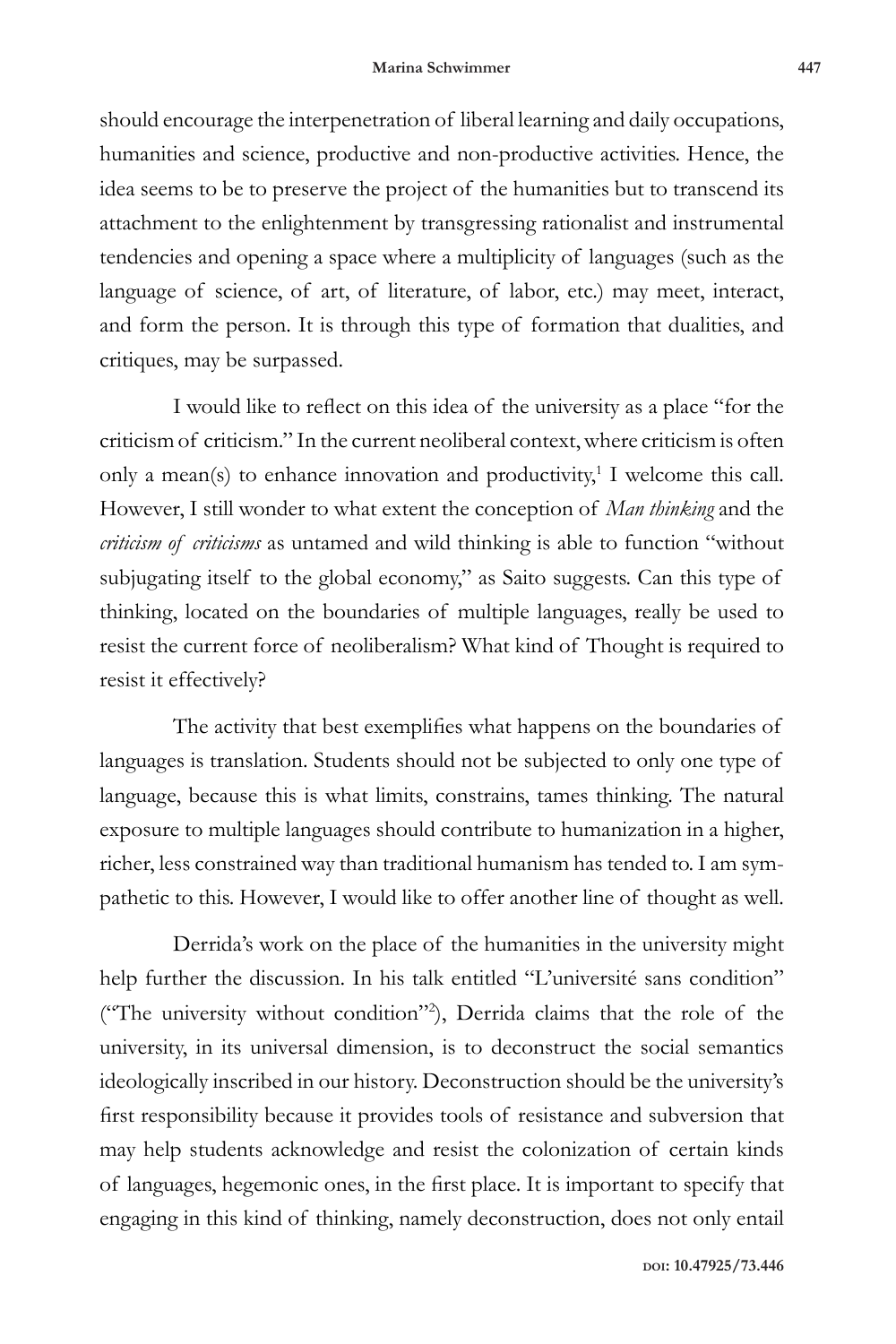critique: it is performative. By unveiling certain traces that history has concealed, deconstruction destabilizes the meaning of the things under study and creates a vacancy that then needs to be filled again. New meanings become possible, necessary even; that is to say that meaning can and must be performed. It becomes a responsibility. And in this space of responsibility, the availability of other languages, as Saito has proposed, becomes particularly relevant.

Reflecting on the role of the humanities, Derrida insists on the place and role of the professor. It is the professor, through his or her faith, who can make such a space of resistance and creation possible. As Derrida puts it, to profess, as professors do, is to declare openly a belief, a faith. It is a public commitment that engages the one professing. This implies a relationship with transcendence. However, unlike Thoreau, this transcendence is not in things, in nature, down here. It is in time, in a moment still to come, as if it had been promised but forever postponed, and *as if* this supposed promise was calling for our engagement. For Derrida, the profession of the professor should entail an engagement, a commitment to a higher truth, without condition, without compromise. The faithful professor should do *"as if"* the university was to become what it was always meant to be, as it was dreamt to be: independent, sovereign, uncompromised by any form of power. The modern university was meant to be a place of freedom, of resistance, a place where every utterance would be possible, where everything could be critiqued, even the very notion of critique itself: a true *public space*, a space for uncompromised *thought*. In this sense, Derrida argues, the modern university should be a space for active deconstruction and performative creation. It should be a place where knowledge is shared, but also and foremost, a place where new ideas can irrupt.

According to Saito, occupations should be part of the university curriculum because they would provide different languages to look at and think about the world. According to Derrida, they could indeed be part of the curriculum, but for the purpose of deconstruction. It is the very notion of occupation, work, labor (*travail*) that should be deconstructed to begin with. Without doing so, we remain blind to the ways it functions in general, to the ways it permeates our thought and our language, to the performative action of the discourses it